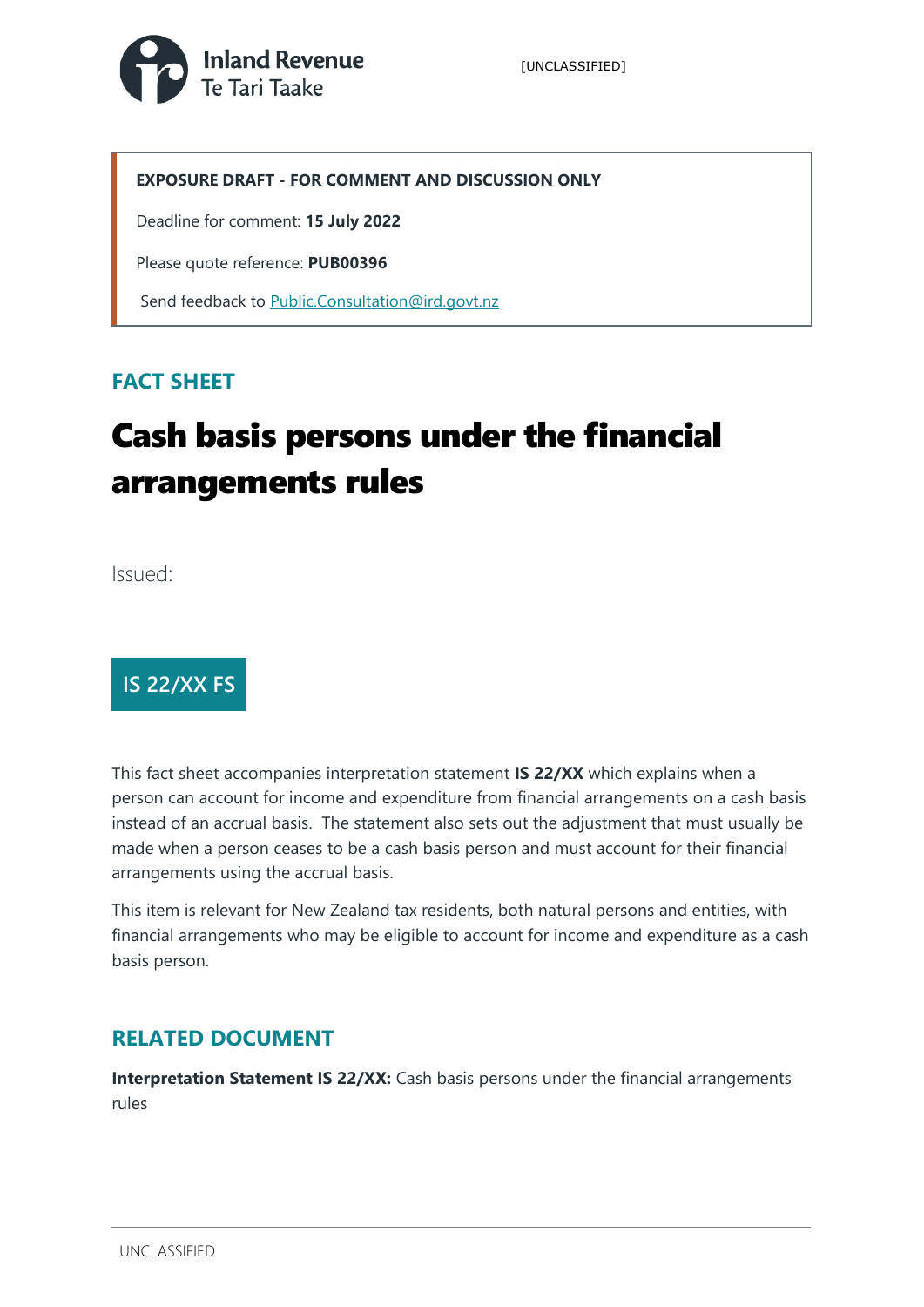

### Key terms

| <b>The financial</b><br>arrangements rules<br>(FA rules) | The FA rules essentially require parties to a financial arrangement<br>to spread income or expenditure from the arrangement over its<br>term. The rules mainly apply to New Zealand tax residents.                                                                                                                                                                                         |
|----------------------------------------------------------|--------------------------------------------------------------------------------------------------------------------------------------------------------------------------------------------------------------------------------------------------------------------------------------------------------------------------------------------------------------------------------------------|
| <b>Financial arrangements</b><br>(FAs)                   | Financial arrangements occur when money is received now in<br>consideration for money to be paid later unless specifically<br>excluded by the Act. The tax treatment of financial arrangements<br>is governed by the FA rules. Examples of FAs are loans and bank<br>accounts.                                                                                                             |
| <b>Excepted financial</b><br>arrangements (EFAs)         | Some arrangements are excluded from being financial<br>arrangements and are taxed under general or specific rules. Two<br>examples are shares and foreign loans for private or domestic<br>purposes for cash basis persons.                                                                                                                                                                |
| <b>Cash basis persons (CBPs)</b>                         | A CBP accounts for their FAs by returning income when it is<br>received and claiming expenditure when it is paid. A CBP is not<br>required to apply any of the spreading methods to their financial<br>arrangements, unless they elect to do so.                                                                                                                                           |
| <b>Non-cash basis persons</b>                            | A non-cash basis person accounts for income and expenditure<br>from a financial arrangement on the accrual basis. They spread<br>income and expenditure over the term of the arrangement,<br>regardless of when it has actually been received or paid. The<br>accrual basis may require complex calculations to determine the<br>amounts of income and expenditure allocated to each year. |
| <b>Cash basis adjustments</b><br>(CBAs)                  | A CBA is usually performed when a person's status changes -<br>from cash basis person to non-cash basis person (or vice versa), or<br>if they elect to use a spreading method.                                                                                                                                                                                                             |
| <b>Base price adjustments</b><br>(BPAs)                  | A BPA is a wash-up calculation and must usually be performed<br>when a financial arrangement ends - for example, a loan is repaid,<br>or the person stops being a New Zealand tax resident. Both CBPs<br>and non-cash basis persons must usually do a BPA.                                                                                                                                 |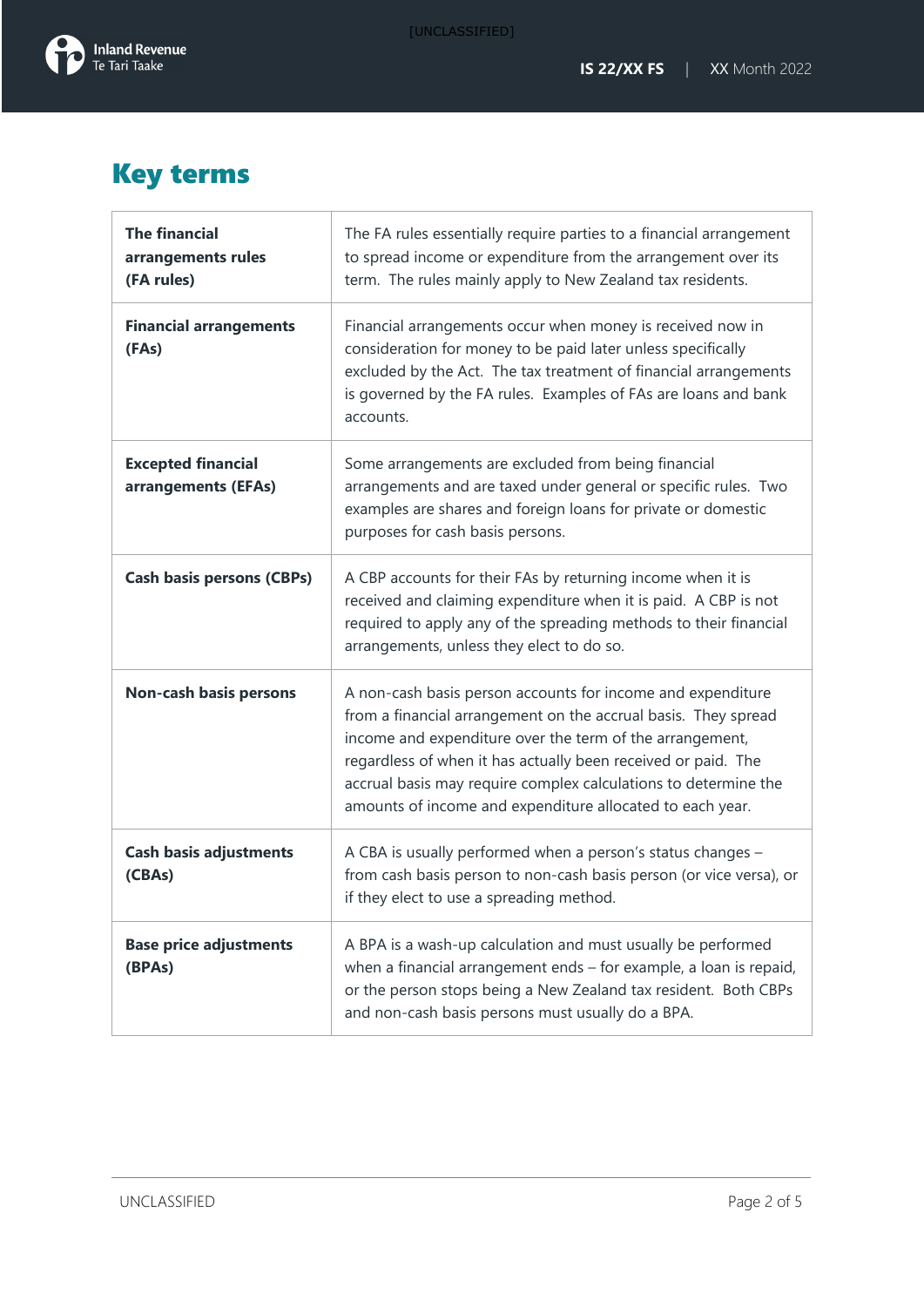[UNCLASSIFIED]



### Being a cash basis person

- 1. Under the FA rules, a CBP can account for income when it is received and for expenditure when it is paid during the life of the arrangement. A non-CBP must use a spreading method.
- 2. Both individuals and entities can potentially be a CBP. There are four steps to determining whether a person can be a CBP as shown below in Figure 1.



#### *Figure 1 - The four steps*

- 3. The first step is to identify all financial arrangements the person holds, such as loans and bank accounts. The second step is to exclude all EFAs, such as shares.
- 4. The third and fourth steps require calculating whether the person's financial arrangements are under certain thresholds:
	- the NZD100,000 income and expenditure threshold
	- the NZD1 million financial arrangement threshold
	- the NZD40,000 deferral threshold
- 5. The decisions a person must make are summarised in Figure 2.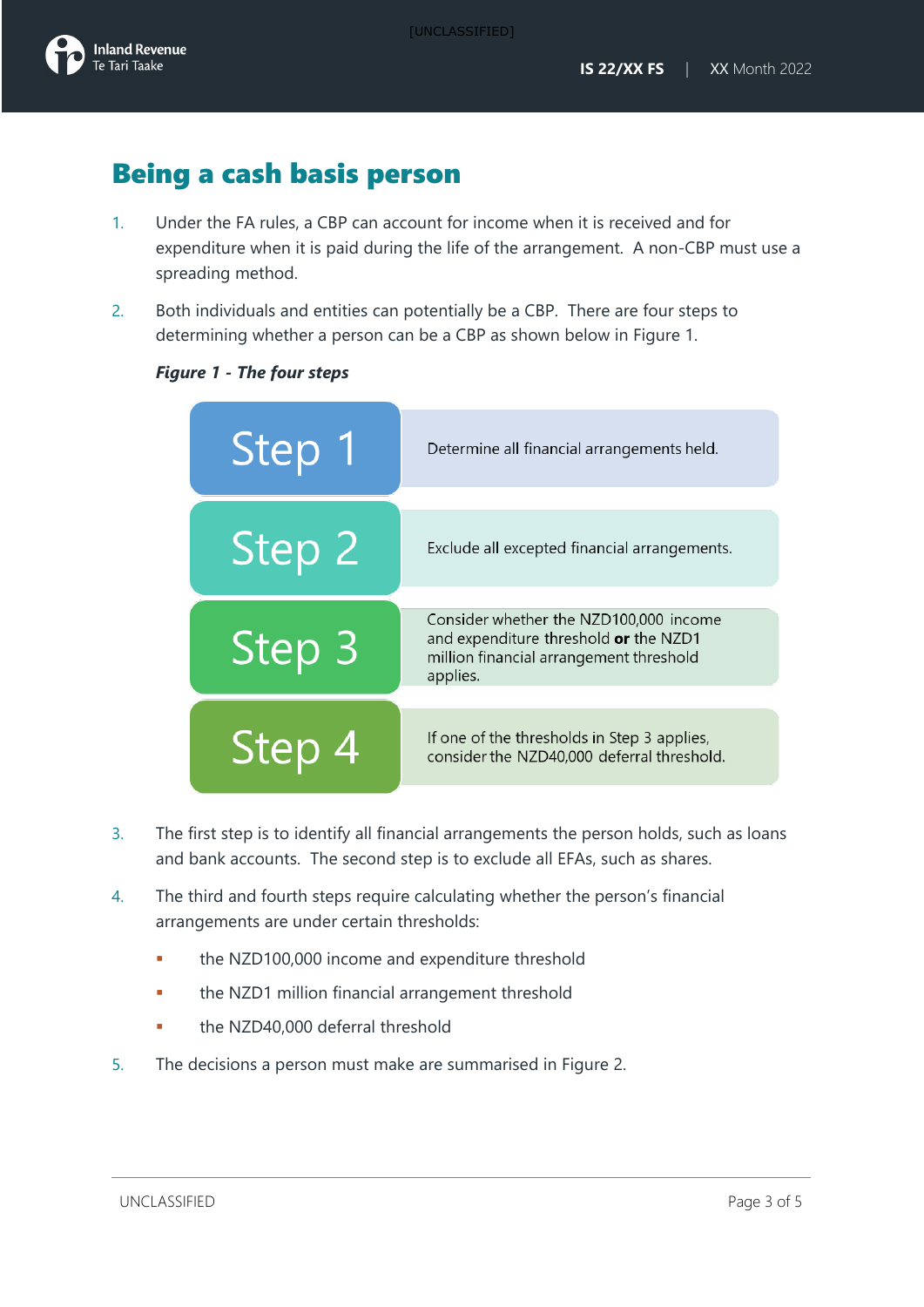*Figure 2 – Is a person eligible to be a CBP?*



- 6. Determining whether the thresholds at Step 3 are exceeded involves adding the values of all income and expenditure from the financial arrangements, and separately the values of all financial arrangements. This means adding income and expenditure, and assets and liabilities together as if they are all positive numbers. For example, income of NZD5,000 and expenditure of NZD3,000 equals NZD8,000, not NZD2,000. The person needs to meet the thresholds each year to remain a cash basis person
- 7. A person can elect to use a spreading method even if they qualify as a CBP. However, if a person makes an election they must apply it to all financial arrangements. A person can revoke an election but it will only apply to new financial arrangements in the year after the revocation.